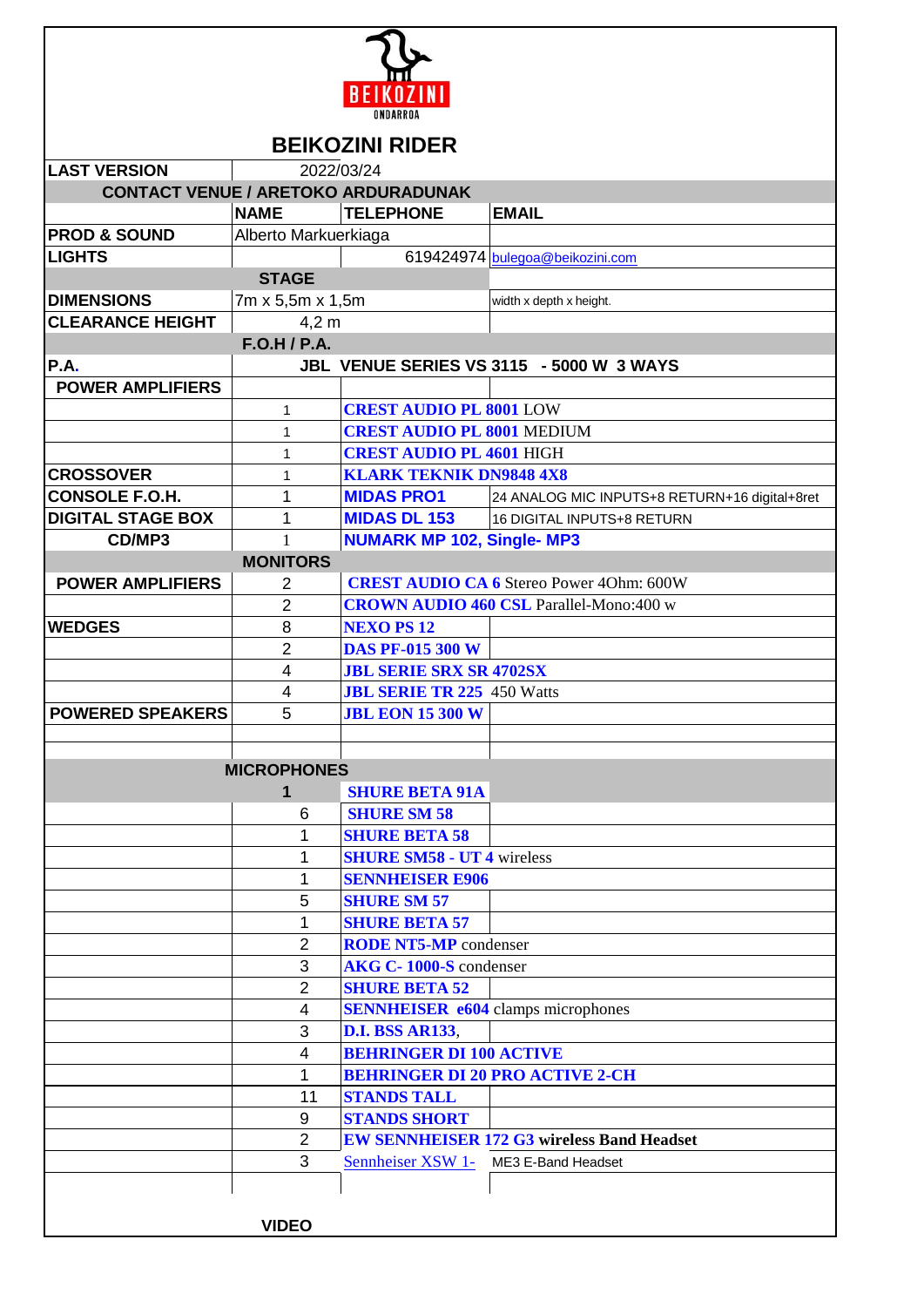| <b>SCREEN</b>     | 1                     | $6m \times 4,5m$                                      |  |
|-------------------|-----------------------|-------------------------------------------------------|--|
| <b>PROJECTOR</b>  |                       | EPSON EB-G6350 7500 lumens                            |  |
|                   | <b>RISERS/TARIMAK</b> |                                                       |  |
| <b>RISERS</b>     | 4                     | ROSCO $2m \times 1m \times 0,35 m$                    |  |
|                   | <b>LIGHTS</b>         |                                                       |  |
| P.C.              | 6                     | $1000 \text{ W}$                                      |  |
| <b>PAR 64</b>     | 6                     |                                                       |  |
| <b>BLINDER</b>    | 2                     | <b>BLINDER /ZEGADORAK 2 LAMPS</b>                     |  |
| <b>PAR LED</b>    | 11                    | Stairville led par tricolor 24 x 3w                   |  |
| <b>MOBIL SPOT</b> | 6                     | <b>Showted led phantom 50</b>                         |  |
| <b>MOBIL SPOT</b> | 2                     | Showtec major spot 60,                                |  |
| <b>STROBO</b>     | 2                     | 1500 W                                                |  |
| <b>HAZER</b>      |                       | Cameo Instant Hazer 1400 Pro                          |  |
| <b>CONSOLE</b>    | 1                     | <b>Avolites Pearl 2010</b>                            |  |
|                   |                       | Foko guztiak montatuta daude eta ezin dira mugitu.    |  |
|                   |                       | Plano fijo bat da, hala ere enfoke guztiak mugitu     |  |
| daitezke.         |                       |                                                       |  |
|                   |                       | Todos los focos estan montados y no se pueden mover.  |  |
|                   |                       | Es un plano fijo, se podran mover todos los enfoques. |  |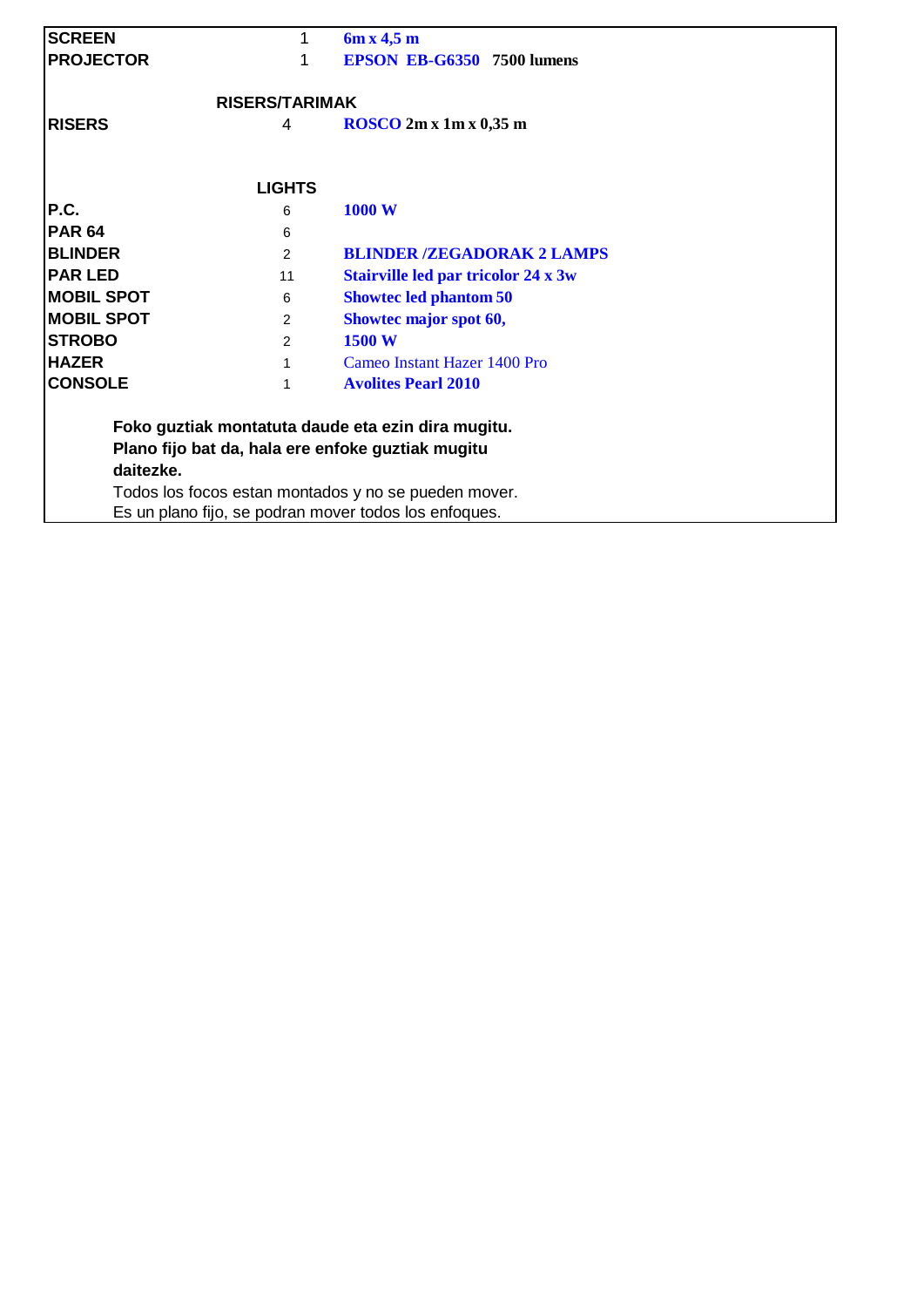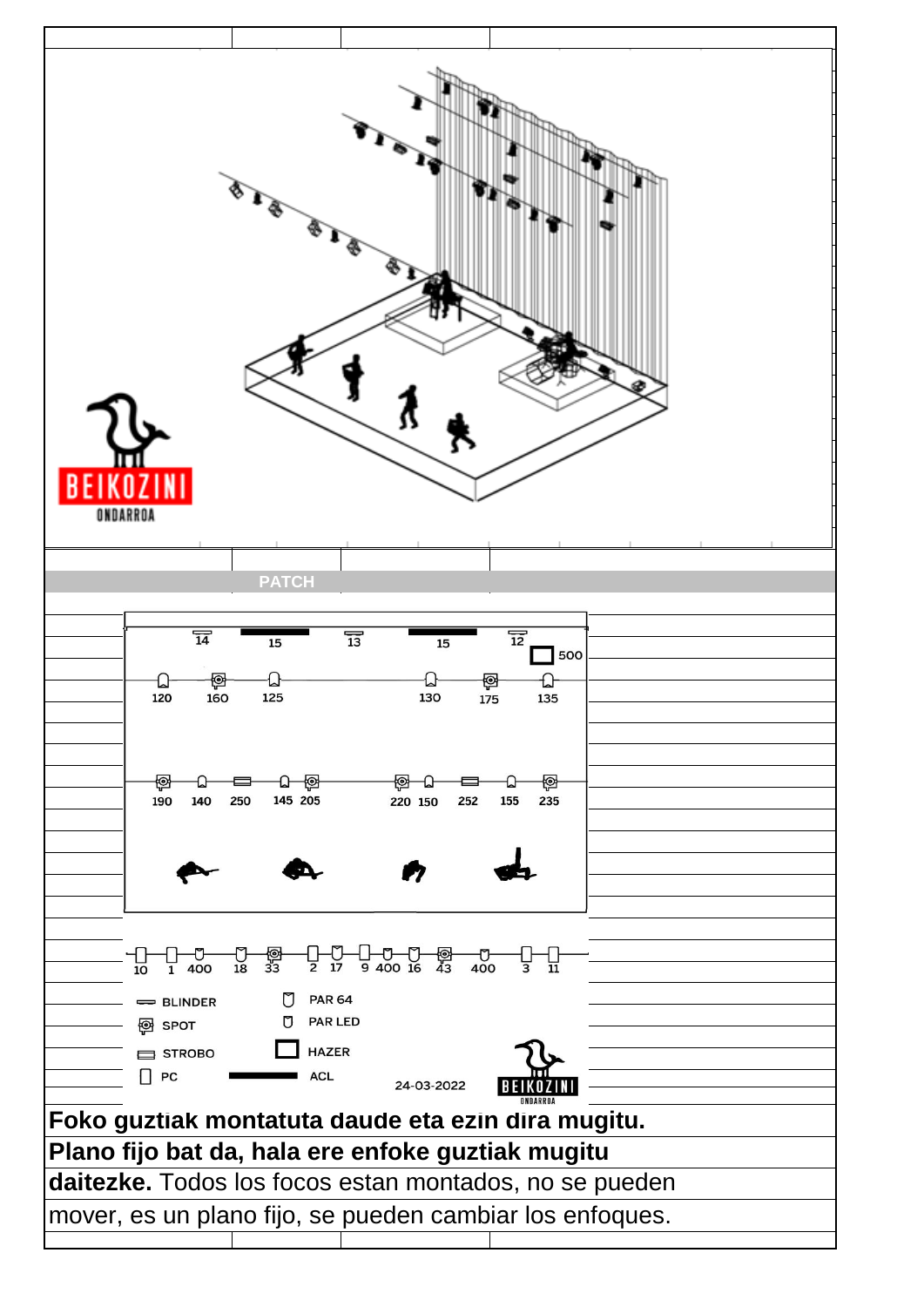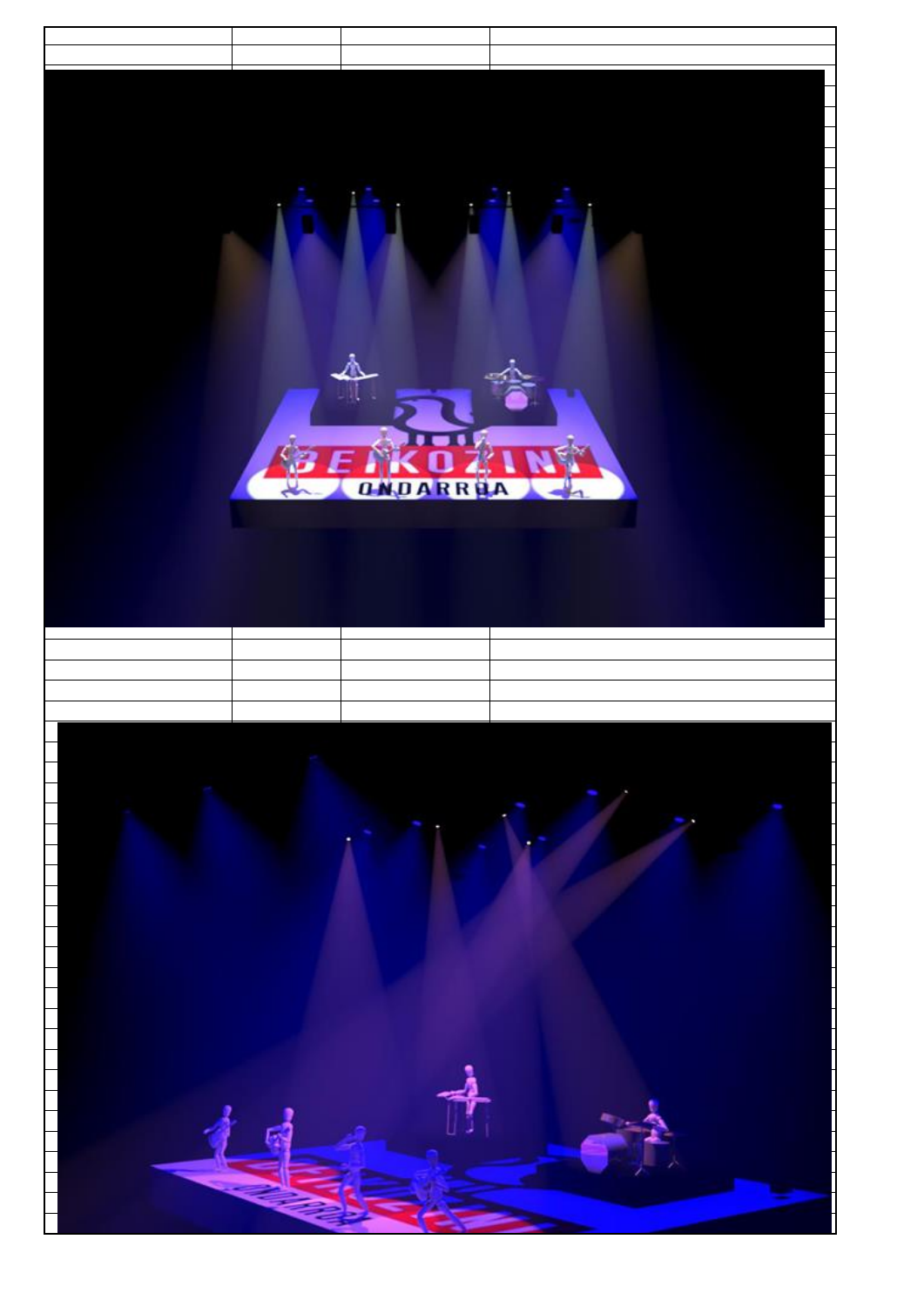